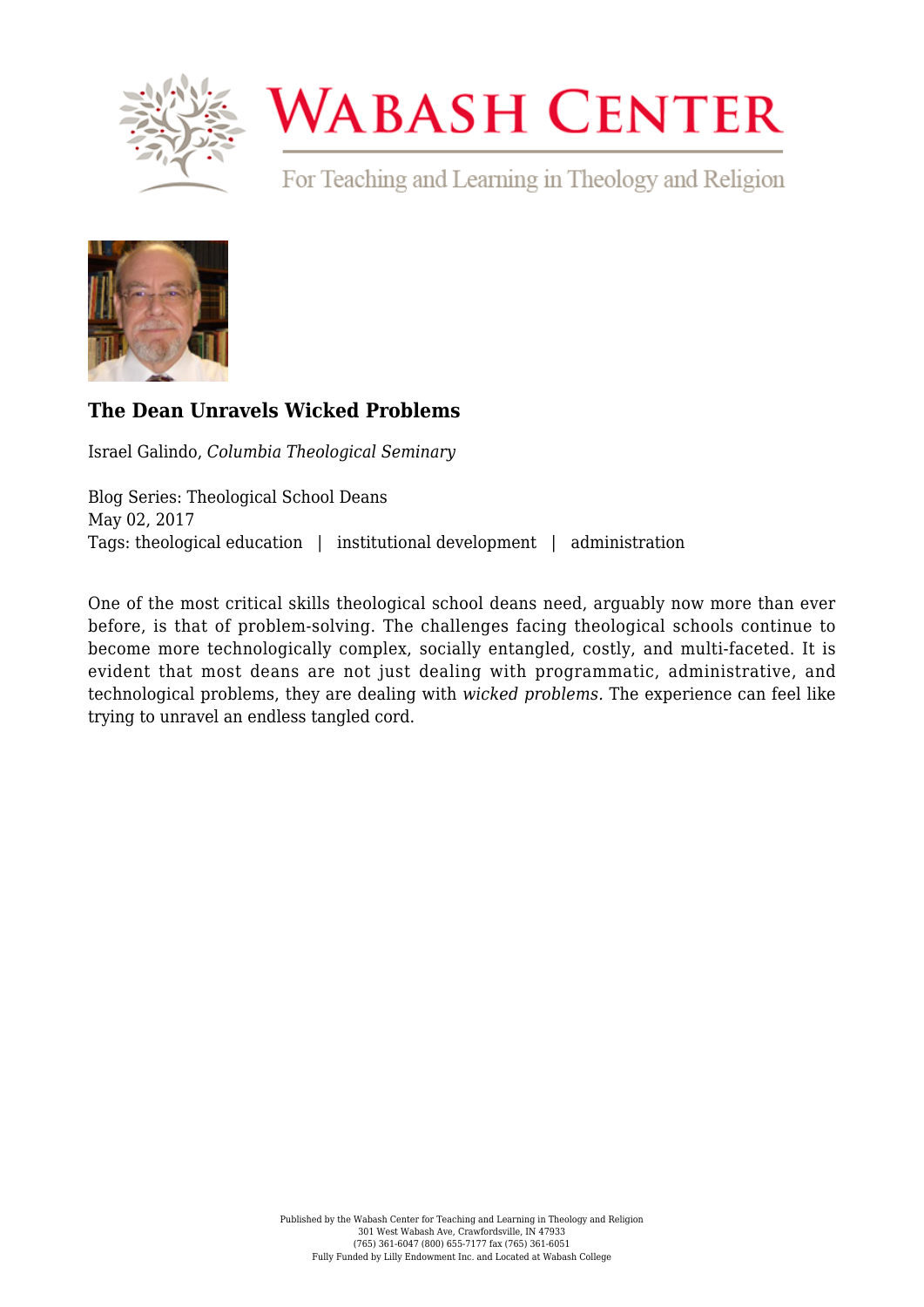## **Unraveling wicked problems**



[Horst Rittel,](https://www.amazon.com/Universe-Design-Rittels-Theories-Planning/dp/0415779898) one of the first to research wicked problems, references ten characteristics that describe this sort of complicated challenge:

- **Wicked problems have no definitive formulation.** Therefore, it becomes difficult for a dean to define the problem that needs to be addressed. This is a significant challenge given the tendency for people to want to know the *one* answer and simplest solution to a complex problem. With complex problems, it's never about just one thing.
- **Wicked problems have no stopping rule or criteria upon which to determine "solving."** Unlike challenges with clearly defined outcomes and measures of completion, wicked problems are persistent and tend to be moving targets. The answer to "When will we ever solve this problem?" is "Never."
- **Solutions to wicked problems are not true or false; they can only be good or bad.** When deans tackle wicked problems the best approach is to choose the best strategy at the time. Arguing about what "should" or "should not" be is pointless.
- **There is no complete list of applicable "moves" for a solution to a wicked problem.** Wicked problems require deans to be imaginative, fleet, flexible, and innovative.